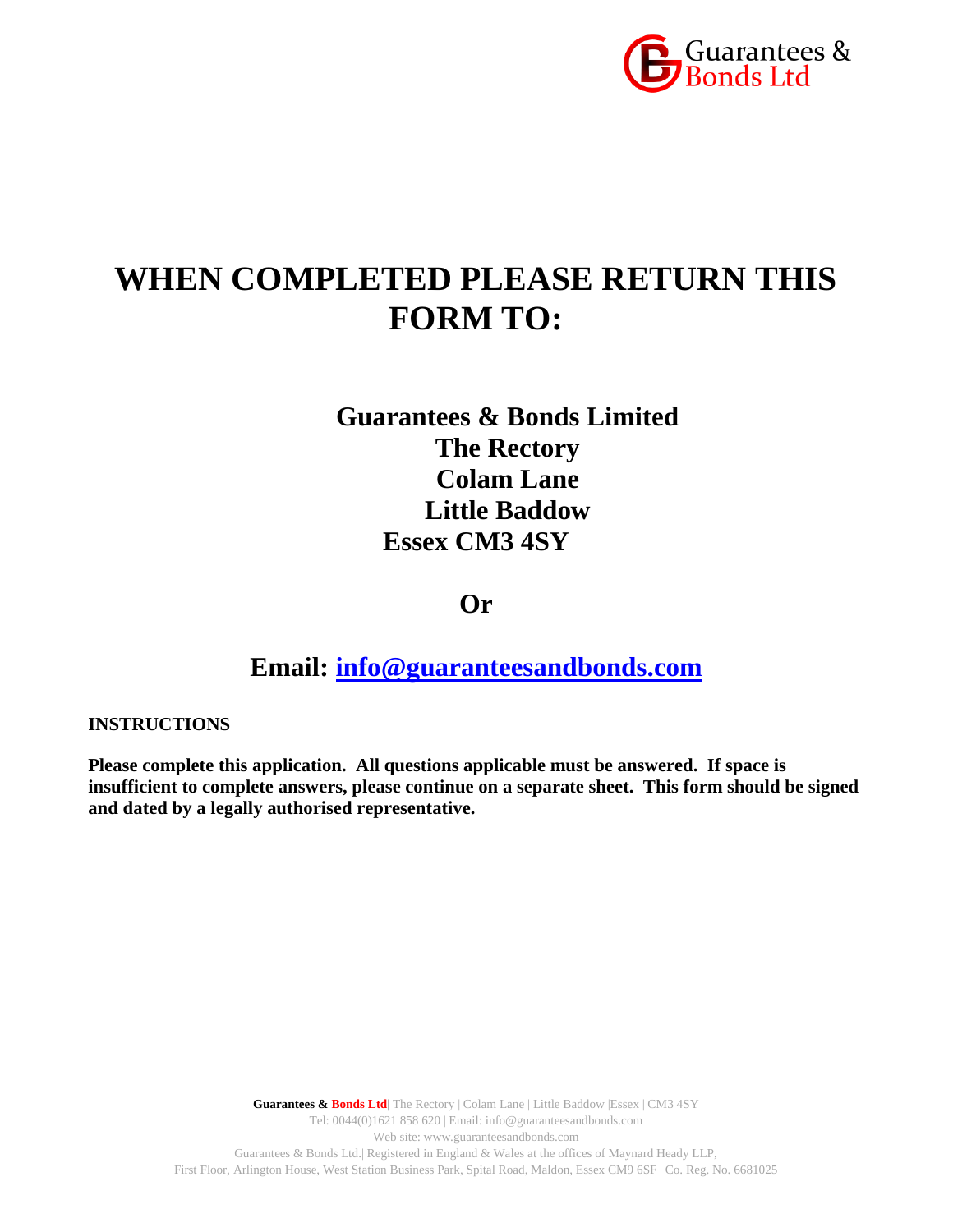

## **SINGLE DEBTOR CREDIT INSURANCE**

## **APPLICANT DETAILS**

| <b>Full Name of Applicant</b>                          |           |               |  |  |  |
|--------------------------------------------------------|-----------|---------------|--|--|--|
| <b>Full Address</b>                                    |           |               |  |  |  |
|                                                        |           |               |  |  |  |
| Registered Office Address<br>(if different from above) |           |               |  |  |  |
| Tel No:                                                | Fax No:   | Contact Name: |  |  |  |
| Mobile:                                                | Web site: | E-Mail:       |  |  |  |
| Holding/Group/Parent Company:                          |           |               |  |  |  |
| Address:                                               |           |               |  |  |  |
|                                                        |           |               |  |  |  |

## **PRINCIPLE DIRECTORS/PARTNERS (Attach a list if required)**

| <b>Full Name:</b> | <b>Full Name:</b> | <b>Full Name:</b> |
|-------------------|-------------------|-------------------|
|                   |                   |                   |
| Title/Position:   | Title/Position:   | Title/Position:   |
|                   |                   |                   |
|                   |                   |                   |
|                   |                   |                   |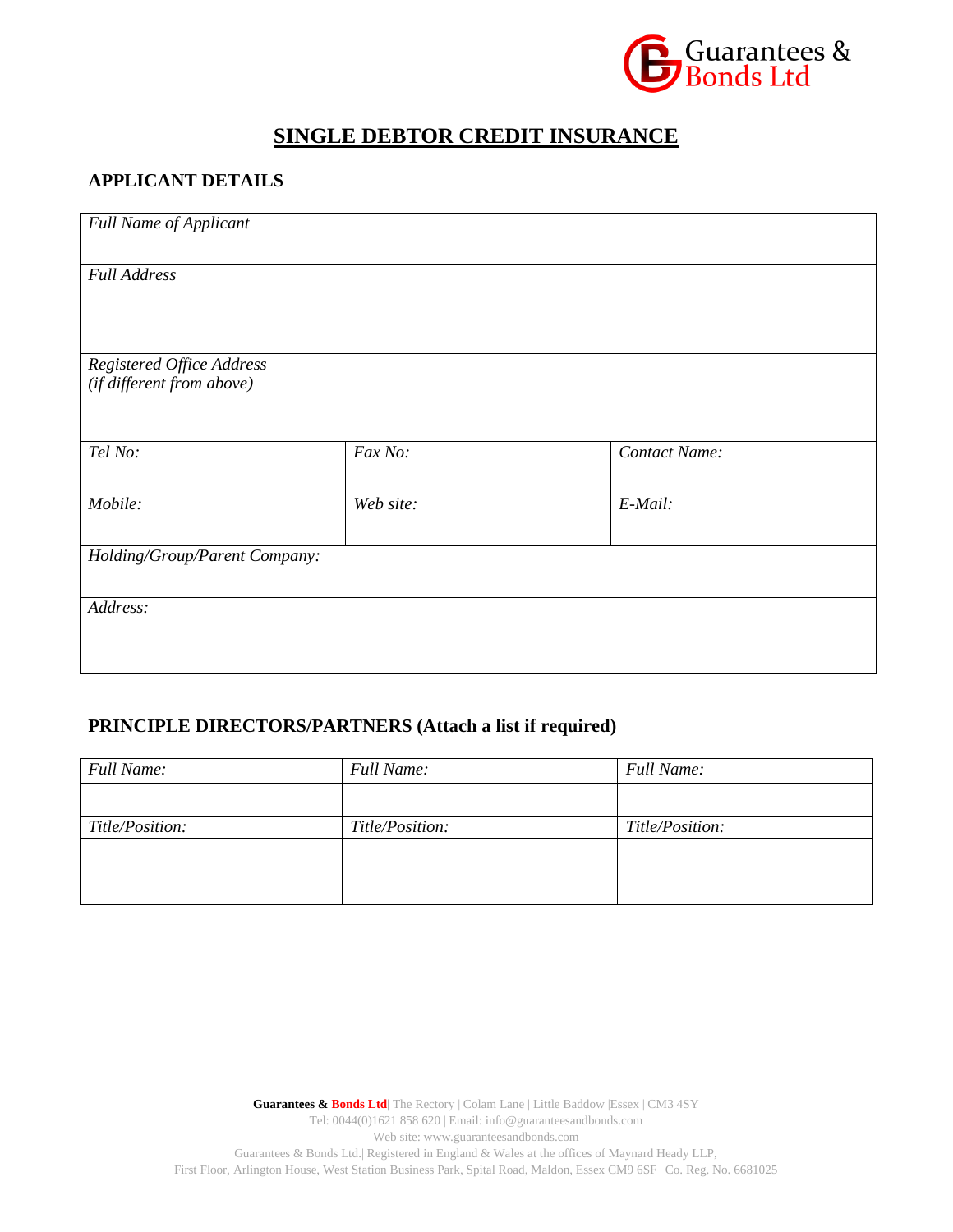## **DEBTORS DETAILS**



*Full Name of Debtor*

*Address*

*Please give a general description of the Debtors business*

*Please provide details of previous experience with this Debtor (number of years, amounts, payment record):*

*Have you rescheduled or restructured any debts owed by this Debtor within the last 24 months? If Yes, please provide details:*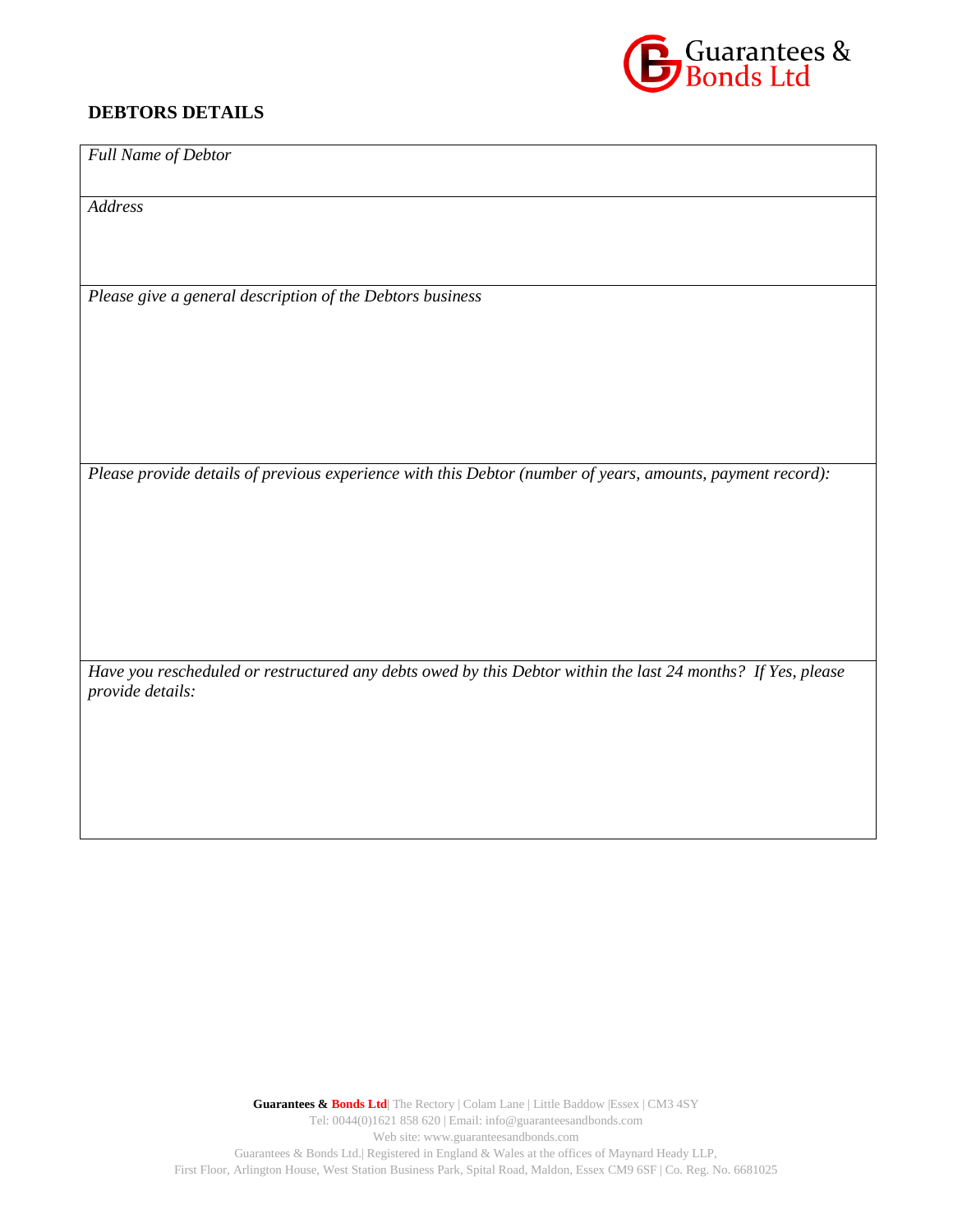

## **CONTRACT DETAILS**

| Please provide details of the contract to be insured::                                                                          |
|---------------------------------------------------------------------------------------------------------------------------------|
| Nature of Contracts (sales / pre-financing etc):                                                                                |
|                                                                                                                                 |
|                                                                                                                                 |
|                                                                                                                                 |
| Type of goods / services                                                                                                        |
|                                                                                                                                 |
| Terms of trade                                                                                                                  |
| Law of contract:                                                                                                                |
| Are the goods of standard manufacture? If No, please provide details:                                                           |
|                                                                                                                                 |
|                                                                                                                                 |
|                                                                                                                                 |
| Is pre-delivery coverage required? If Yes, please provide details:                                                              |
|                                                                                                                                 |
|                                                                                                                                 |
|                                                                                                                                 |
| Please provide details of any import / export licences or permits required:                                                     |
|                                                                                                                                 |
|                                                                                                                                 |
| Have these already been obtained? If not, please provide details of when they will be obtained / status<br>of their processing: |
|                                                                                                                                 |
|                                                                                                                                 |
| Please provide details of any security held, guarantees, non-recourse financing and credit insurance                            |
| currently in force to the Debtor to be insured:                                                                                 |

Please provide a breakdown of the anticipated exposure under the contract to be insured: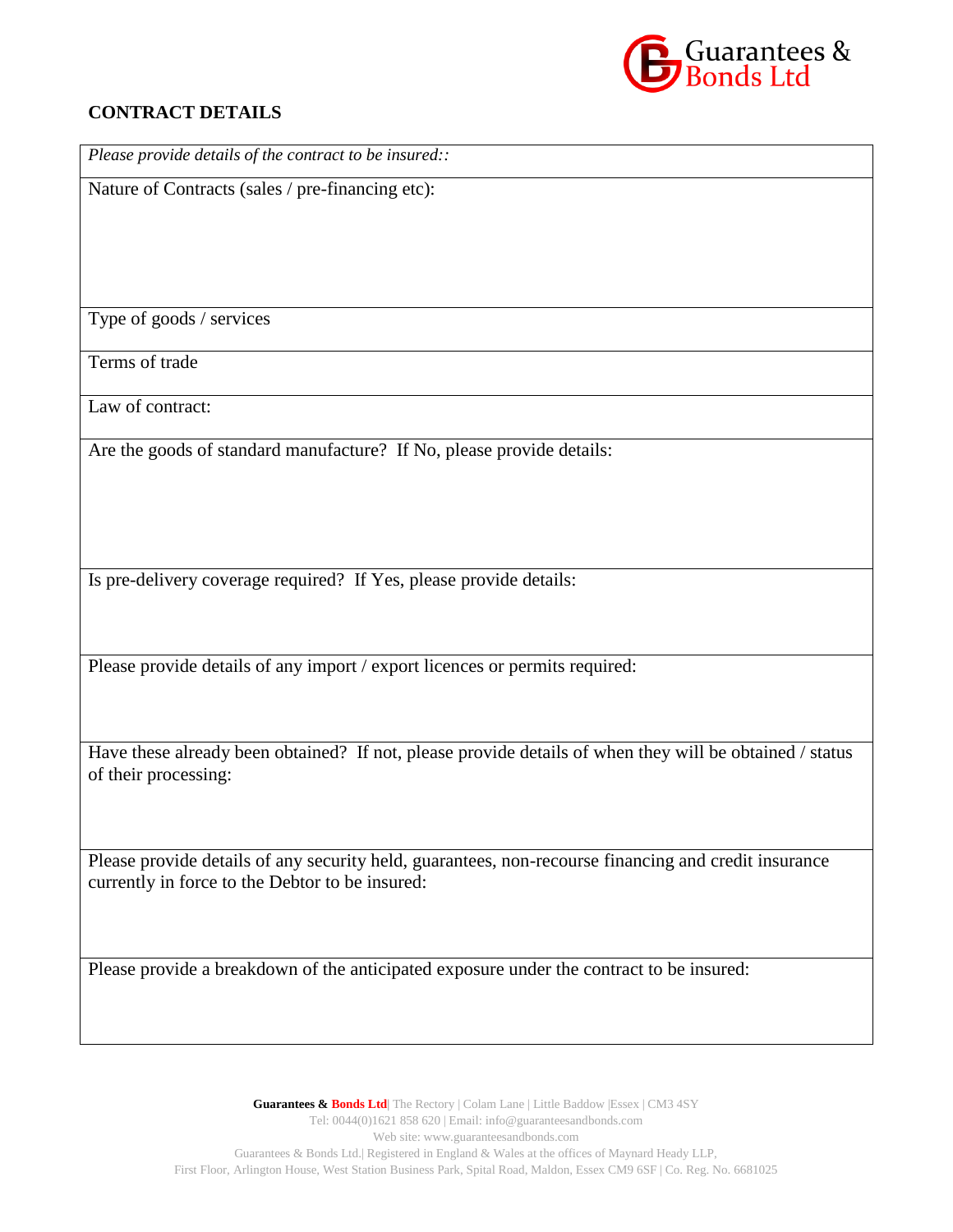

## **PLEASE ATTACH THE FOLLOWING TO THIS APPLICATION FORM**

- 1. Your assessment of the creditworthiness of the Debtor including Status Reports, Trading Experience, Credit Committee Review, Bank References, Performance / Delivery record etc, as appropriate.
- 2. Details of Your credit procedures which would be enforced with respect to this contract i.e. when the account would be on stop, what collection procedures would usually be followed etc.
- 3. Financial information (accounts no more than 12 months old) on the Debtor.
- 4. Pre-credit risk information if appropriate.
- 5. Copy of the contract to be subject to the insurance.

### **WHERE DID YOU FIND OUR NAME**

| Internet: | LZL<br>Kluwers: |
|-----------|-----------------|
| Other:    |                 |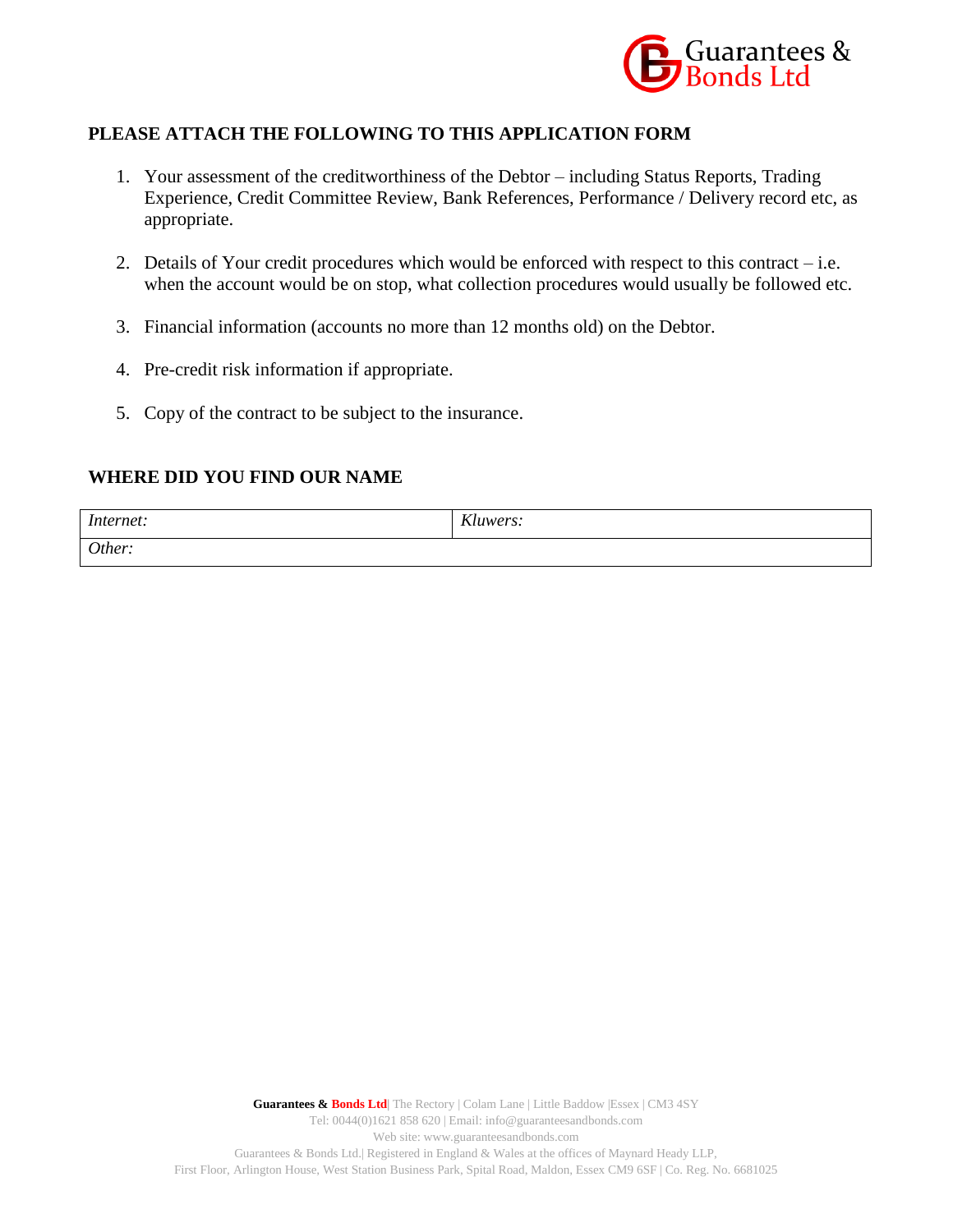

## **DISCLOSURE**

| Has the applicant, any of its Directors or Partners ever<br>required Credit Insurance and been declined?                                                                                                |                     | YES     NO   |
|---------------------------------------------------------------------------------------------------------------------------------------------------------------------------------------------------------|---------------------|--------------|
| Been bankrupt or entered into an arrangement with creditors<br>whether voluntary or not, or been a Director or Partner of a<br>Firm or company to which a receiver or<br>Liquidator has been appointed? | $ $   YES $\Box$ NO |              |
| Has your Company ever had any County Court Judgments or<br>adjudications awarded against it?                                                                                                            |                     | $YES$     NO |

If you have answered **YES** to any of the above please give further details dates, values, reasons and outcome in the box below:-

*I hereby give permission for Guarantees & Bonds or Underwriters to carry out credit checks on my behalf YES*

#### **IMPORTANT**

I/WE DECLARE THAT THE ABOVE STATEMENTS ARE TRUE AND COMPLETE AND THAT I/WE HAVE NOT CONCEALED ANY MATERIAL INFORMATION FACT OR CIRCUMSTANCE WHETHER REQUESTED OR NOT THAT COULD AFFECT A DECISION OR CONDITION APPLYING TO ANY DECISION.

*Signature…………………………………………… Position………………………………………*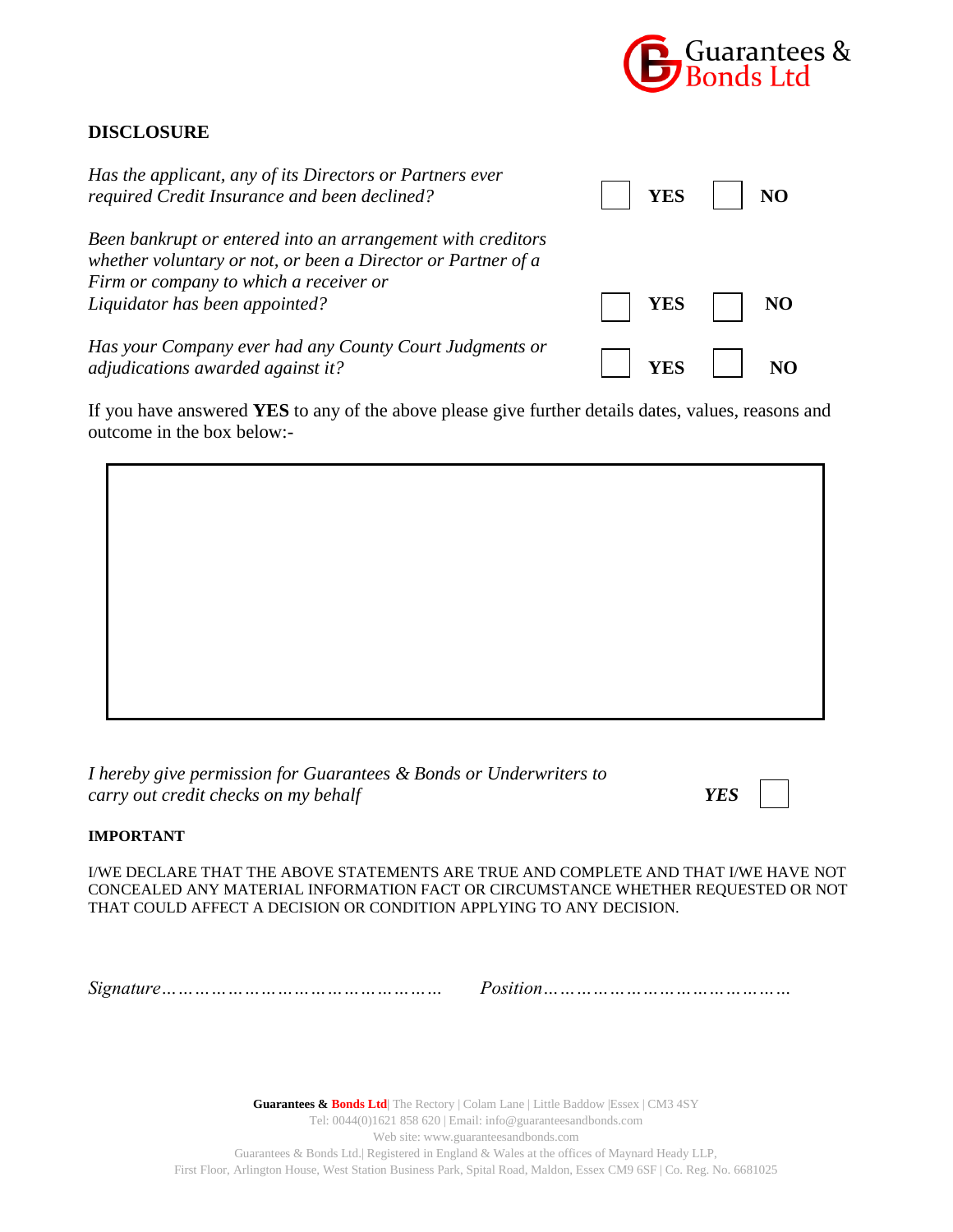

## **TERMS OF BUSINESS AGREEMENT (Please read carefully)**

#### **INFORMATION ABOUT US**

Guarantees & Bonds Limited (GBL) of The Rectory, Colam Lane, Little Baddow, Essex CM3 4SY is an independent insurance intermediary. GBL is authorised and regulated by the Financial Conduct Authority (FCA) our number is 546285. . Our permitted business includes administering the performance of, advising and arranging, general insurance contracts including Surety, Guarantees and Bonds. You can check this by visiting the FCA's website at www.fca.gov.uk. This Terms of Business Agreement (TOBA) must be read in conjunction with any fee or service agreement issued to you by

GBL and must also be read in conjunction with any reports, product particulars and Key Features Document or Key Facts Document issued to you by GBL

**IMPORTANT.** Please read this document carefully. It sets out the terms on which we agree to act for you and contains details of our regulatory and statutory responsibilities. If you sign the application form this TOBA attaches too we will treat it that you have read and unless advised have fully accepted the terms and conditions contained within it. You should contact us if there is anything that you do not understand.

#### **Commencement / Termination**

This TOBA comes into force with immediate effect upon delivery. You, or we, may terminate our authority to act on your behalf with immediate effect. This may be done at any time, without penalty, but notice must be given in writing. Termination will be without prejudice to the completion of transactions already initiated. Whenever possible, we will give 10 business days notice of any amendments to the TOBA before transacting business with you, unless it is impractical to do so.

#### **Advising on/Arranging your insurance**

We will usually provide advice or information on the basis of an analysis of the market. The number of insurers approached will depend on the type and availability of the insurance required and sometimes a selection of insurers or a single insurer may be used.

Upon receipt of your instructions we will place insurance with insurers and keep you informed as to the progress of our negotiations. We will advise you of any inability of place your insurance.

#### **Security**

We will advise you of the insurers with whom it is proposed to place any insurance on your behalf. **However, we cannot and do not guarantee the solvency or continuing solvency of any insurer used**. You should note that the financial position of an insurer can change after the cover has been incepted.

A liability for the premium, whether in full or pro rata, may arise under policies where a participating insurer becomes insolvent.

#### **Duty of Disclosure**

You must disclose to insurers, before the contract is concluded, any fact or circumstance which is known to you (or which ought to be known to you) in the ordinary course of your business and which is material to the risk. A fact is material if it would influence the judgment of a prudent insurer in fixing the premium or determining whether he would take the risk. You must also advise us immediately of any alterations to the risk.

Should you not act with the utmost good faith or fail to disclose any material fact or circumstance to insurers, they may void the policy.

#### **Premium payment**

You must provide the premium due in cleared funds in accordance with the amounts and payment dates specified in our invoice. Failure to meet the payment dates may lead to insurers canceling your policy. Where insurers have specified that the premium must be received by a certain date, failure to comply can result in the automatic termination of your insurance.

#### **Cancellation**

In the event of cancellation of an insurance policy after inception, insurers may return a pro-rata premium. In the event of cancellation of a bond after issuance, the bondsman normally will not refund any premium.

#### **Documentation**

We will issue documents confirming details of the policy(s) or bond(s) purchased, including the identity of your insurers.

We will advise you of the date(s) on which any premiums are due and, if relevant, the consequences of late payment.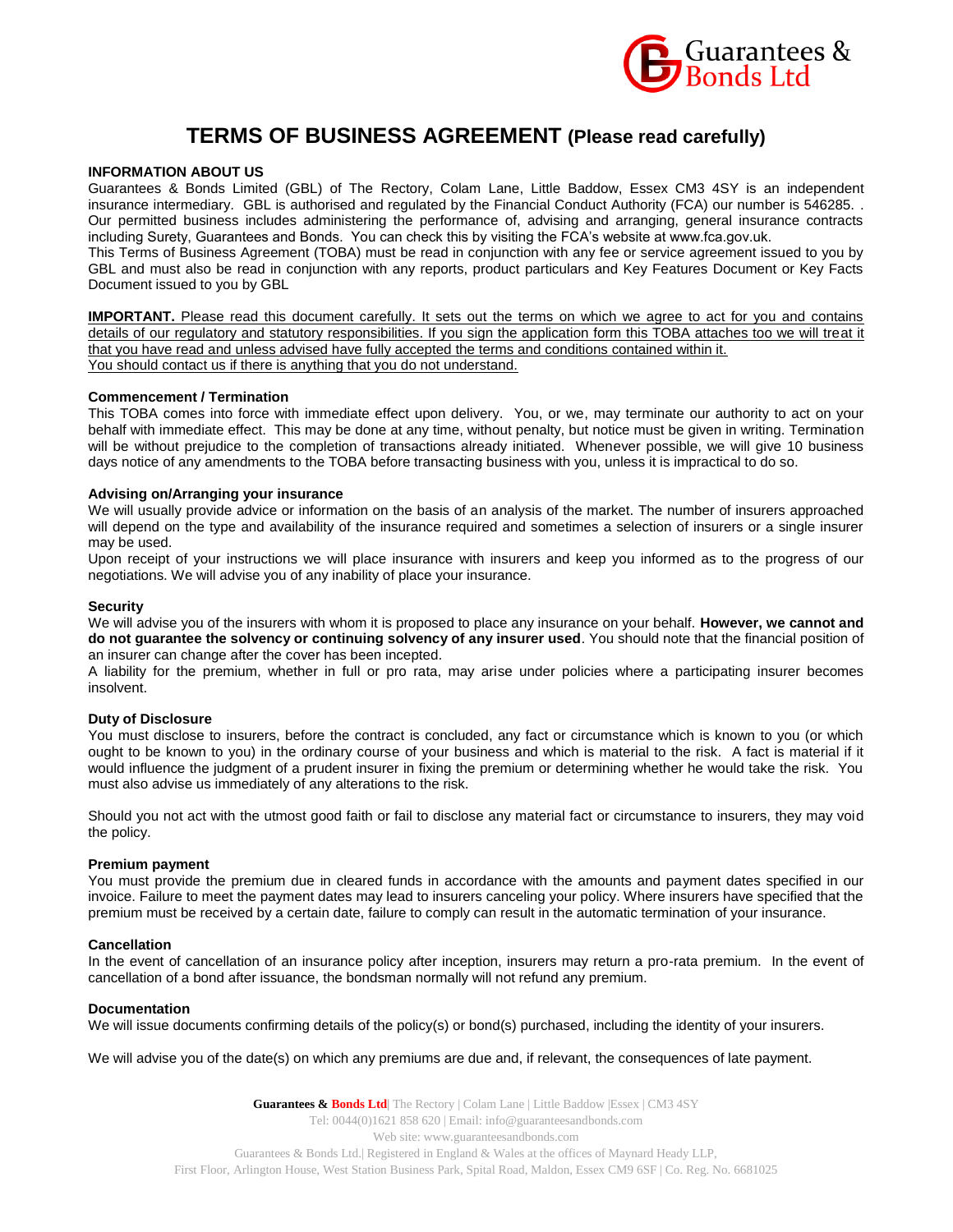

Any necessary re-issuing of a bond or policy document may incur an additional charge from Underwriters which will be solely at their discretion.

Where required by regulation we will also :

- Set out your demands and needs as understood by us.
- Confirm whether the contract has been personally recommended and, if so, the reasons for making that recommendation.
- Include where we deem necessary a summary of the key aspects of your policy.
- **Provide you with policy confirmation.**
- Where relevant provide you with renewal terms, in good time before the expiry of your policy, or notify you that the renewal is not being invited.

It is important that you read all your documentation carefully and inform us immediately if you have any concerns with the coverage arranged for you.

#### **Claims**

You must notify us as soon as possible of a claim or circumstances which may give rise to a claim. We will advise you what you need to due in order to pursue you claim; you should note you will need to state all material facts concerning the claim.

Your claim may be dealt with by our own staff under a delegated claims handling authority on behalf of your Insurer. In these circumstances, any payment would be made by ourselves and then recovered from the Insurer. However, you should note that where an insurer has delegated such authority to us, there may be a potential conflict of interest (in that we would be acting on behalf of the Insurer rather than you as the client), and we will draw this to your attention when acknowledging your claim.

We will remit claims payments to you as soon as possible after they have been received on your behalf.

We will provide you with every assistance in submitting a claim and seeking to obtain reimbursement. **However, in the event that an insurer becomes insolvent or delays making settlement we do not accept liability for any unpaid amounts.**

#### **Remuneration**

Our remunerations for our service may be in the form of commission or brokerage which is a percentage of the insurance premium paid by you and allowed by the insurer(s) with whom the insurance is placed; and/or a fee and/or other disbursements.

Remunerations are earned for the policy period and we will be entitled to retain fees and brokerage in respect of the full policy period in relation to policies placed by us.

In the event of mid term adjustments we will be entitled to the same rate of remuneration.

In addition to the above we may also receive other remuneration by way of :

- **Interest earned on insurance monies passing through our bank accounts**
- Expense allowances or commissions from Insurers for managing and administering certain covers, binding authorities and other similar facilities
- Profit commissions or profit shares paid by insurers on a specific facilities and arrangements for a limited class of business
- Administrative service fees which may be paid for limited specific services we provide to insurer(s) as part of the placing or claims process

We will deal with you openly and, when requested, we will disclose the amount of any additional income (or where that is not feasible a reasonable estimate of the additional income or its basis of calculation) from the above and any other sources which we may receive in relation to insurance which we arrange.

#### **Client money arrangements**

Monies related to premiums, claims and premium refunds collected and or held by us will be held on behalf of insurers in accordance with the Terms and Conditions laid down in the Terms of Business in force with those Insurers.

We have held premium and claims monies on behalf of our clients. Some Insurers have elected for risk transfer whereby we hold premium and claims monies as agent of the Insurer. In these circumstances